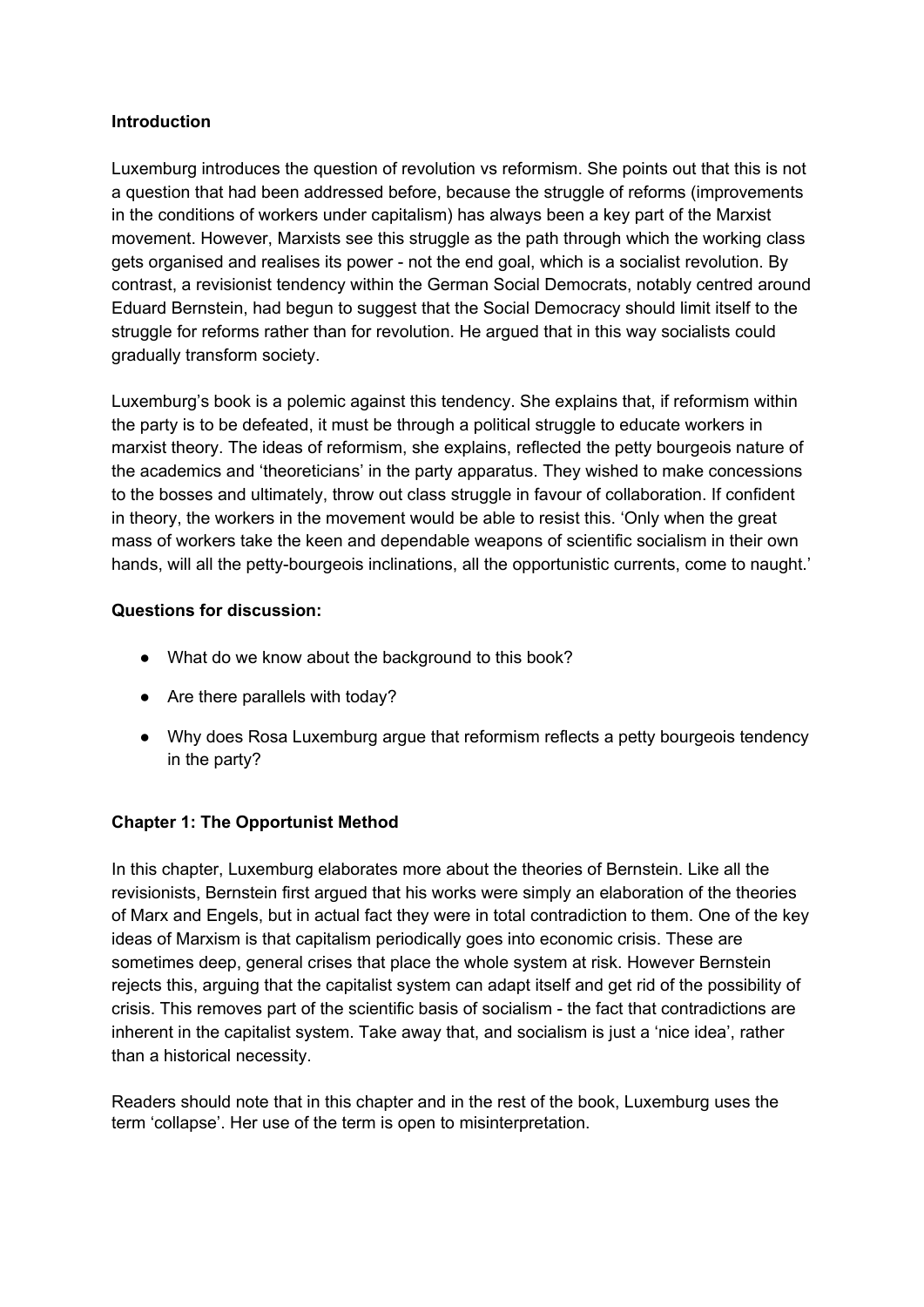Luxemburg states that, "He [Bernstein] says that capitalist development does not lead to a general economic collapse. He does not merely reject a certain form of the collapse. He rejects the very possibility of collapse."

Later in this section Luxemburg writes,

"Either the socialist transformation is, as was admitted up to now, the consequence of the internal contradictions of capitalism, and with the growth of capitalism will develop its inner contradictions, resulting inevitably, at some point, in its collapse."

One could interpret Luxemburg to mean that capitalism will simply collapse of its own accord into socialism. This is not the position of Marxism. Whilst capitalism does go through periods of acute, organic crisis, it will never simply 'collapse' and destroy itself, with socialism automatically replacing it. Socialism must be consciously fought for, though of course capitalism's crises do lay the basis for the victory of socialism. Luxemburg certainly didn't think socialism would 'automatically' replace a 'collapsed' capitalism, since she was a leading member of the conscious struggle to actively and politically overthrow capitalism.

#### **Questions for discussion:**

- To understand the following chapters, it's important to know what Marxists believe about capitalist crisis. What are the contradictions in the system, and why is it so important for Marxists to discuss?
- How does this debate relate to the question of materialism vs idealism?

## **Chapter 2: The Adaptation of Capitalism**

This chapter is a discussion of the different ways in which Bernstein argues capitalism can adapt and avoid going into crisis. Luxemburg explains that these methods in fact drive capitalism into deeper crisis, or at best do nothing to prevent the economic crisis from occurring.

The question of credit is discussed in depth. Credit temporarily enables the system to exceed its limits, as it can expand the markets available to capitalism in the short term. However, as Luxemburg explains, credit also exaggerates all of the contradictions already present in capitalism. The actual role of credit is not to lend to workers to give them buying power, but to give capitalists access to more immediate capital (the capital of other people) to invest in their businesses. Furthermore, the massive flexibility it gives makes capitalism even more anarchic than before, encouraging speculation which does not have to be linked to anything in the real economy. This all increases the intensity of the crisis of overproduction.

Additionally, credit is not linked to any value in the economy, it is simply a promise to pay at a later date. Therefore, 'at the first symptom of the crisis, credit melts away. It abandons exchange where it would still be found indispensable, and appearing instead, ineffective and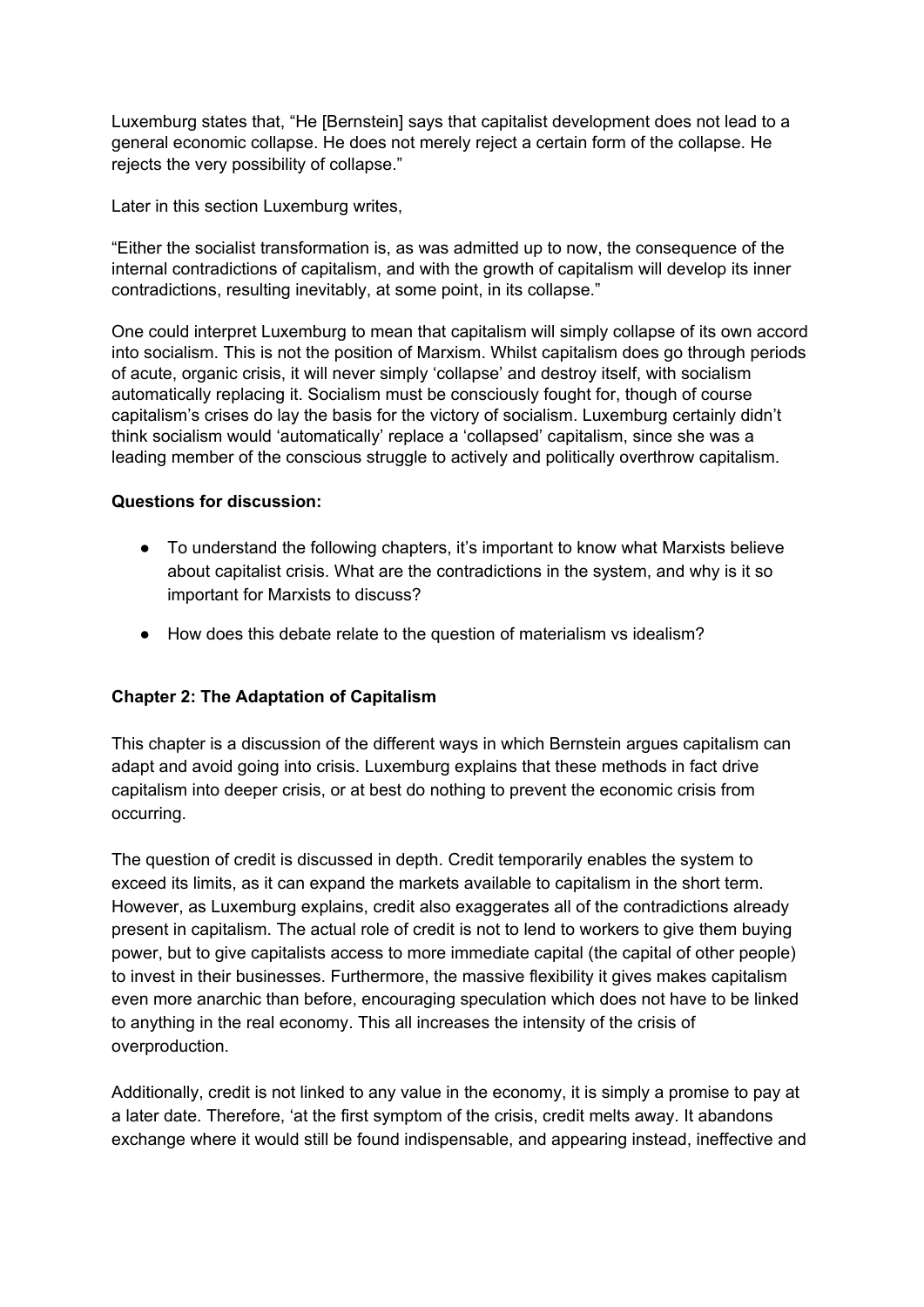useless, there where some exchange still continues, it reduces to a minimum the consumption capacity of the market.'

Bernstein argues that combinations and cartels can organize among themselves and minimise some of the anarchy of the market. But while national cartels may decrease competition at home, they do this by sharpening competition on the global market, leading to trade wars and international economic crisis. And these capitalist cartels simply heighten the contradiction between the organised bosses and the workers.

Far from preventing crises, these methods only make economic crises worse.

## **Questions for discussion:**

- Bernstein argues that capitalist crisis can be avoided using credit but so do many modern economists. Where can we see these ideas in politics today?
- In what ways is credit 'a mighty instrument for the formation of crises'? Are there any examples you can think of?
- Why does Bernstein argue that employers organisations (combinations and cartels) can help capitalism adapt?
- What are Luxemburg's counter-arguments to this?
- 'Capitalist combinations aggravate the contradiction existing between the international character of capitalist world economy and the national character of the State'. How does this relate to questions such as the rise of protectionism in many countries today?
- Bernstein also mentions the continued existence of middle sized businesses. Why does he think this contradicts Marxist ideas of capitalist crisis? And why is this not the case?

## **Chapter 3: The Realisation of Socialism through Social Reforms**

This chapter discusses the role that the struggle for social reforms can play under capitalism. Bernstein argues that this struggle for economic reforms and improvements in workers' conditions can eventually result in the socialist transformation of society. However, under capitalism, reforms have a very limited character.

Although the organised trade union movement can try to defend the rights of workers this is ultimately limited to the struggle for increased wages, reducing the working day, and preventing layoffs where possible. This doesn't in any way challenge the exploitation which is inherent to the capitalist system. It can regulate this exploitation, but does not transform the process of production itself.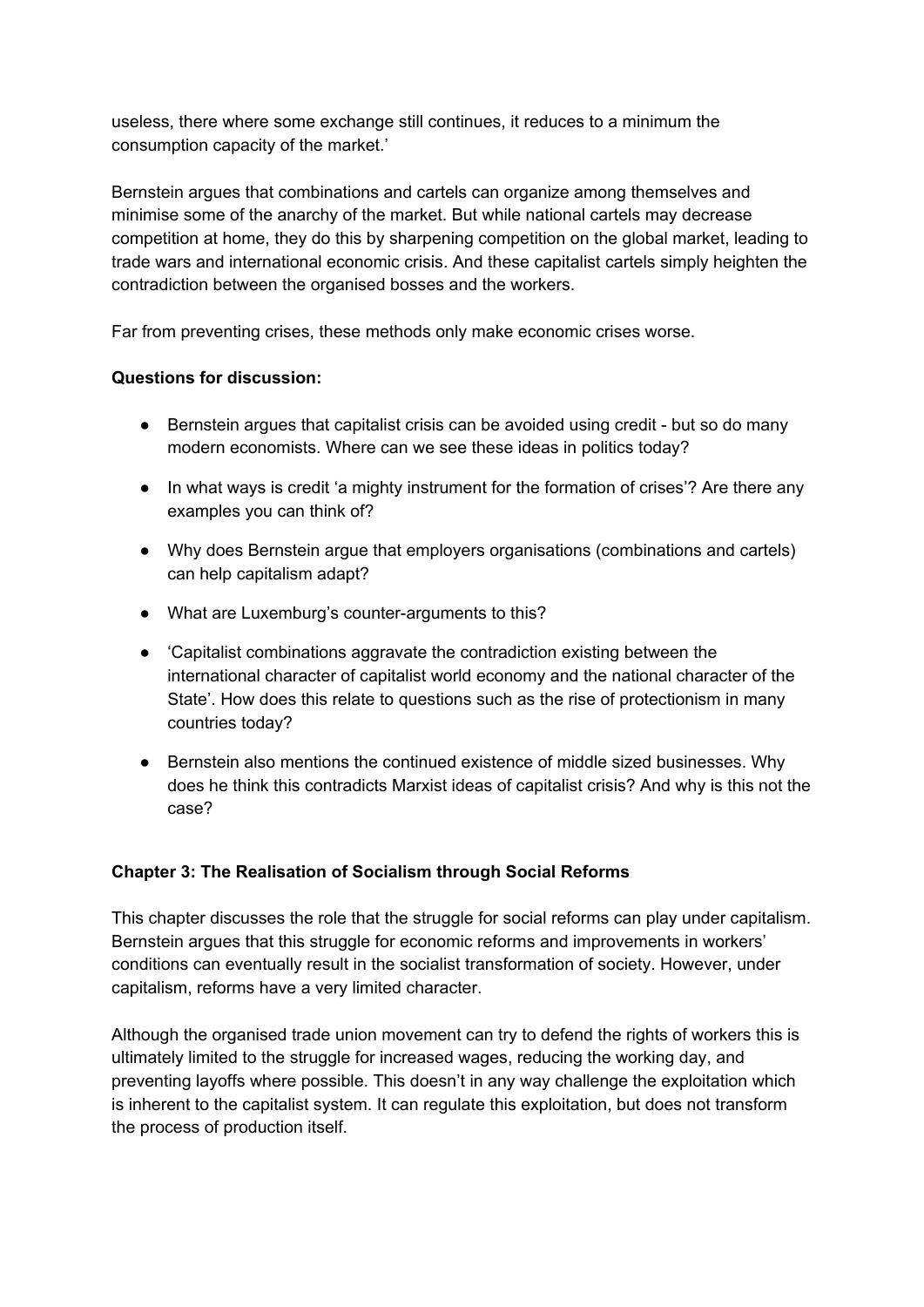Further, when the state implements labour legislation, it is hardly acting in the defense of workers. Social reforms enacted by the state are in the interests of preserving capitalism, even if it mildly inconveniences capitalists in the short term. "When Bernstein asks if there is more or less of socialism in a labour protective law, we can assure him that, in the best of labour protective laws, there is no more "socialism" than in a municipal ordinance regulating the cleaning of streets or the lighting of street lamps."

Therefore, as capitalism goes through crises, the trade union movement often finds itself on the back foot. Rather than being able to seize the moment to transform society, the part of the labour movement which limits itself to reforms has to fight a defensive struggle, trying to prevent the gains of the past from being reversed. To make up for losses on the market, the capitalists try even harder to attack wages and conditions. The state also rolls back social reforms to give the capitalists more ability to make profits.

The solution to this is to not limit ourselves to the struggle for reforms, but to fight politically for the overthrow of capitalism. This doesn't mean that these reforms are not worth fighting for - but they won't automatically lead us to socialism.

#### **Questions for discussion:**

- What are the limitations of only fighting for economic reforms?
- If reforms will always be rolled back at a later date, why is the battle for them so important?
- If the state represents the capitalist class, why would it ever introduce labour legislation?

## **Chapter 4: Capitalism and the State**

This chapter discusses the role that the state, and in particular parliamentarianism, can play in society. In class society, the state is organized to represent the interests of the ruling class. The state will only enact social reforms if they are also in the interest of the capitalists.

There can be a conflict between the interests of the development of capitalism overall, and the interests of the capitalists as individuals or in one particular country. In this case, the state would take the side of the latter - for example, retaining protectionist policies to protect internal markets, or starting wars not to spread capitalism, but to defend one group of capitalists against another. So we can see that the state doesn't represent the interests of society as a whole, but simply narrowly represents the interests of capitalists.

Therefore, why would this state ever implement socialism? Bernstein argues that because democracy is now extended to the masses, they will inevitably vote in their own interests and this can therefore be a gradual way to implement socialism. However, this contradicts the class character of the state, and it contradicts what we know from history. Although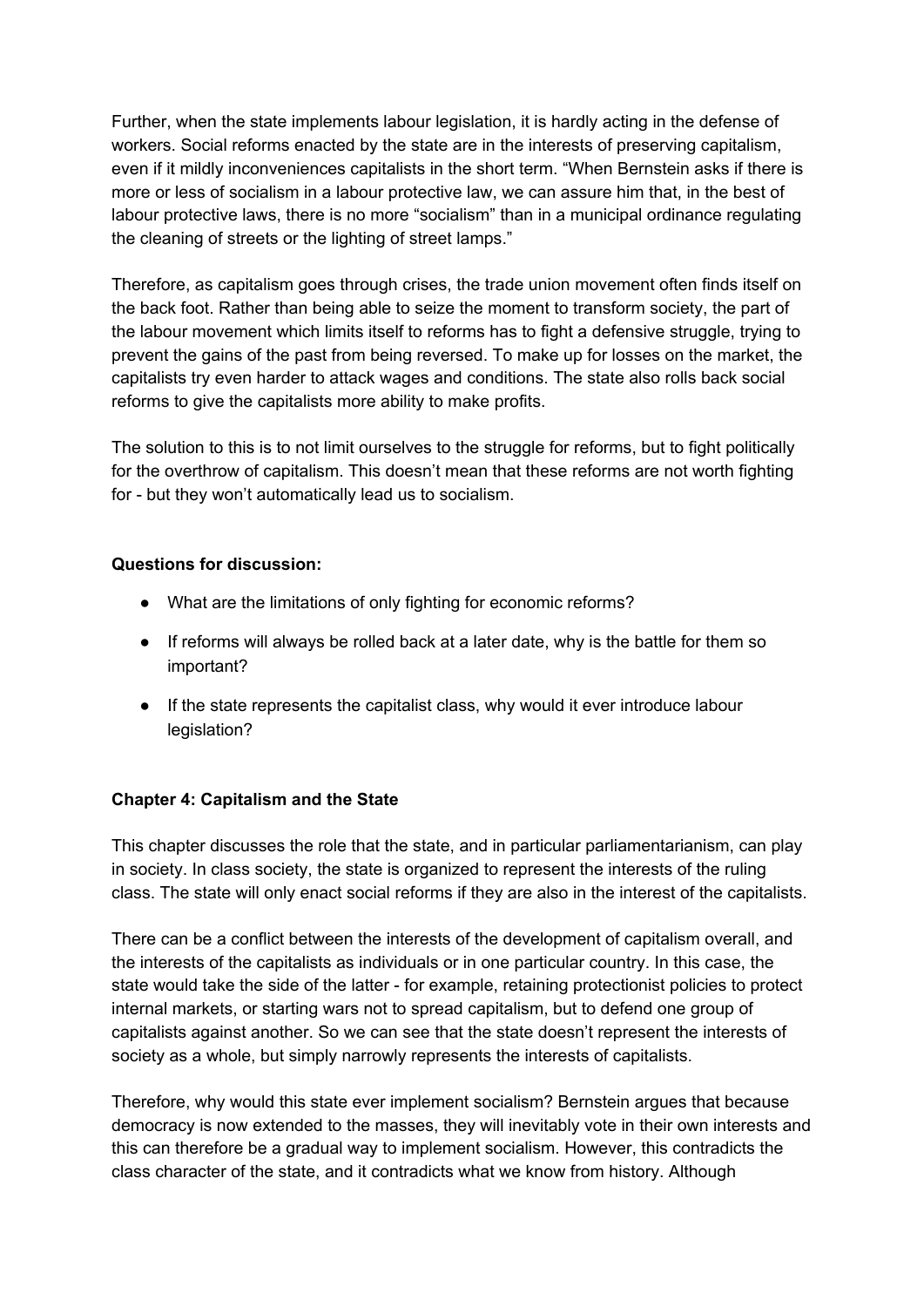'democratic in form', parliament is the instrument of the ruling class. The closer workers get to electing a socialist parliament, the more the illusion of democracy will be sacrificed in order to maintain the real function of the state.

#### **Questions for discussion:**

- What role does the state play in class societies? Why is it needed?
- Under capitalism specifically, is there anything different about the state?
- 'As soon as democracy shows the tendency to negate its class character and become transformed into an instrument of the real interests of the population, the democratic forms are sacrificed by the bourgeoisie, and by its State representatives.' Can you think of any modern examples of this?
- If we can't use the capitalist state to enact socialism, why participate in parliamentary politics at all?

# **Chapter 5: the Consequences of Social Reformism and the General Nature of Reformism**

In this chapter, Luxemburg explains how adopting Bernstein's theory - the theory of reformism - would affect the real political situation. Luxemburg explains why Marxists participate in the struggle for social reforms - it is a way to prepare the proletariat for taking power. By contrast, reformists aren't interested in taking power - only in creating short term improvements to the lives of workers, within the limitations of capitalism. In other words, Marxists aim to use this struggle to create a 'subjective factor' - an organisation of workers willing to overthrow capitalism - while Bernstein argues that social reforms will objectively bring about an end of capitalism.

However, since we already showed that social reforms, on their own, do not end capitalism, what are the practical implications of this theory? Socialism will not come about automatically. The objective condition for the overthrow of capitalism is the crisis - the intensification of all the deep contradictions within capitalism. But a subjective factor is required as well. The working class has to realise that the only way to get out of these contradictions is by the socialist transformation of society.

Bernstein's reformism is ultimately built on an undialectical and idealist understanding of capitalism. He doesn't analyse the capitalist economy as a whole, but rather treats every part of the capitalist economy as something separate. This is best seen in his argument that the system can just do away with the crisis of overproduction. In reality, capitalism, like everything else in the world, is a system which works dialectically. Every part affects another part. Contradictions flow into each other, with the temporary resolution of one contradiction only leading to the intensification of another. In this section, Luxemburg points out that if you get rid of crises of overproduction, you remove the periodic destruction of the productive forces. She then says that it is precisely this destruction of productive forces that undermines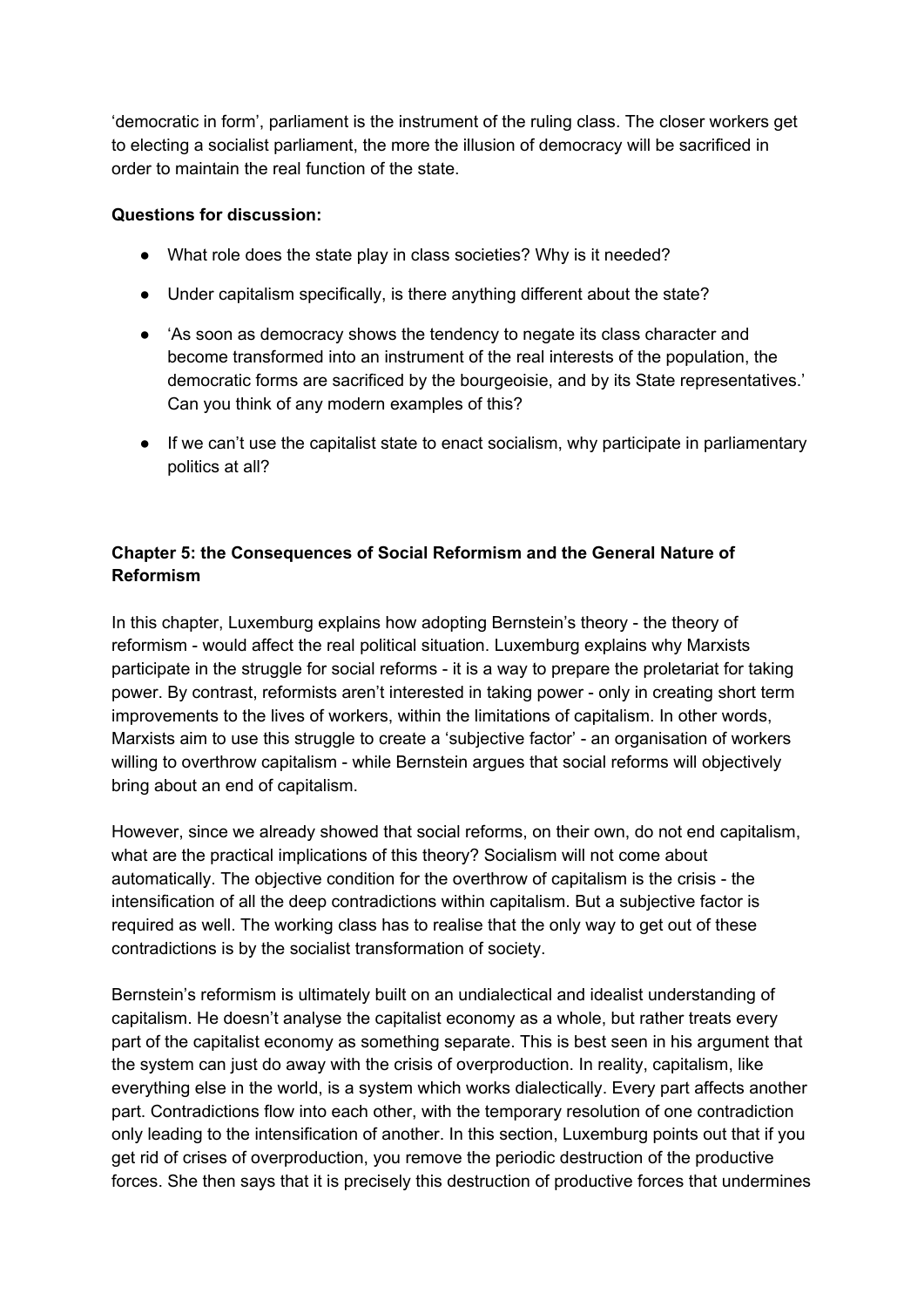the tendency of the rate of profit to fall, which she says is is a much greater threat to capitalism than are crises of overproduction. This is not strictly true - capitalism has many other ways to undermine the tendency of the rate of profit to fall, such as opening up new markets or driving down wages. Nevertheless, her main point is entirely correct, which is that the resolution of one of capitalism's contradictions only exacerbates others. Bernstein's way of understanding the world not only rejects Marxist economics, but it also abandons the method of dialectical materialism.

The belief that the capitalist economy can somehow be 'fixed' and the refusal to prepare the working class for power means that so called Social Democrats actually end up moving in the opposite direction, becoming a tool of bourgeois democracy. Rather than helping to bring about socialism, they actively maintain capitalism.

## **Questions for discussion:**

- How is the struggle for reforms 'the means of guiding and educating the proletariat in preparation for the task of taking over power?
- What role do reformist political parties play within the capitalist system?
- What is the 'subjective factor'? Why is it so important to prepare it?
- Is there anything missing from Luxemburg's explanation of the subjective factor?
- Why does Luxemburg describe Bernstein's reformism as 'a theory of standing still in the socialist movement built, with the aid of vulgar economy, on a theory of capitalist standstill.'?
- How does this theory of 'capitalist standstill' contrast with the way Marxists understand the world?

## **Chapter 6: Economic Development and Socialism**

In this chapter Luxemburg elaborates more on Bernstein's idealism. She explains how Bernstein cherry picks statistics to try to disprove Marx's analysis of capitalism - for example how he supposedly disproves the idea of the concentration of capital by pointing to the existence of shareholders and middle sized businesses. But he has a very superficial view of capitalism, mistaking the surface view for how the system actually functions. In reality, each shareholder doesn't become an individual capitalist. Shareholding companies simply bring together individuals' small amounts of savings, with enough individual contributions, quantity transforms into quality and the savings become capital. The 'capitalist' isn't an individual person but a social and economic category. This also explains the obsession of reformists such as Bernstein with the middle class. Because they have no interest, really, in getting rid of class antagonisms, they simply want to reduce their impact as much as possible. Instead of getting rid of capitalist and worker, reformists simply want to raise as many workers into the category of middle class, or petty bourgeois, as possible.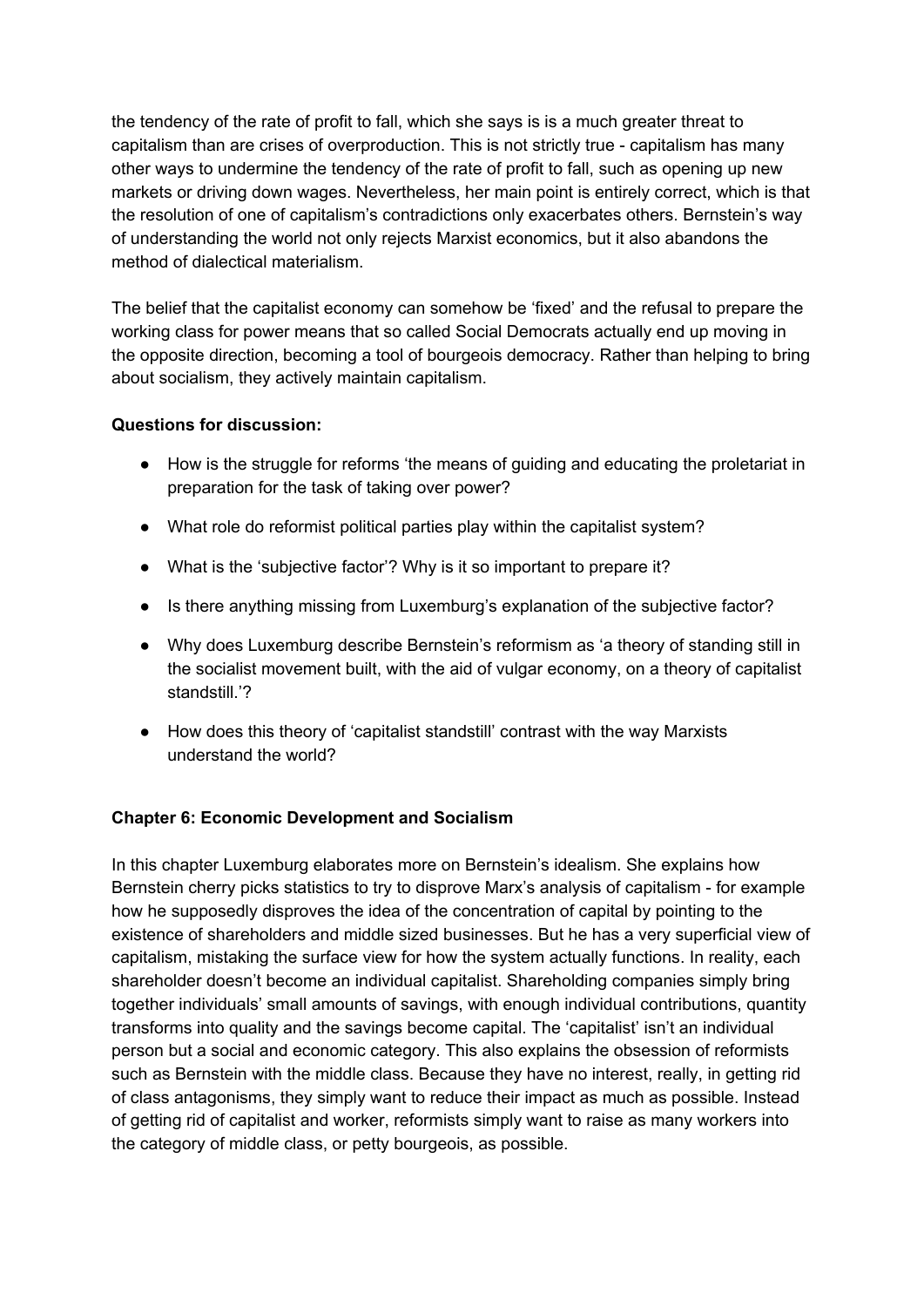The abandonment of scientific socialism is most clear with Bernstein's treatment of the Labour theory of value, claiming that it is simply an abstraction of real commodities. He ignores the fact that the labour theory of value is based on a real, scientific analysis of the capitalist economy. It shows that the exchange value of every commodity is based on the socially necessary labour time contained within it. This also explains why we have money - it acts as a universal equivalent for the exchange values of different commodities. The nature of money remains a total mystery to bourgeois economists.

Marxists are capable of analysing the economy in this way because we don't regard it as some eternal system, but as a specific historical phenomenon.

## **Questions for discussion:**

- Luxemburg says that 'the greatest conquest of the developing proletarian movement has been the discovery of grounds of support for the realisation of socialism in the economic condition of capitalist society.' Why is this so important?
- 'Bernstein, on the other hand, locates the realisation of socialism in the possibility of making the poor rich. That is, he locates it in the attenuation of class antagonisms and therefore in the petty bourgeoisie.' Can we see this tendency in reformism today?
- Why is the labour theory of value important to Marxism?
- Why do you think so many reformists reject the labour theory of value?

## **Chapter 7: Co-operatives, Unions, Democracy**

The chapter discusses more of Bernstein's proposals for realising socialism through reformist means. In particular, it discusses trade unions and cooperatives (on the economic side) and the use of democracy.

Bernstein argues that trade unions can be used to suppress the profits of the bosses by the struggle to raise wages (and therefore turn any profits that the boss would make immediately into higher wages). However, as we have already discussed, trade unions within a capitalist system cannot suppress the law of wages altogether - workers can only fight for a slightly larger slice of the pie. Additionally, as we see today, increases in productivity and more competition on the labour market lead trade unions to having to fight an increasingly defensive battle as the reforms of the past are under attack. Luxemburg likens this to a 'labour of Sisyphus'- an Ancient Greek myth about a king who was condemned to constantly push a boulder up a hill, only for it to roll down again once it reached the top.

Then what about co-operatives? In the same way that trade unions are supposed to control wages and therefore attack industrialists' profits, co-operatives are supposed to control commercial profits.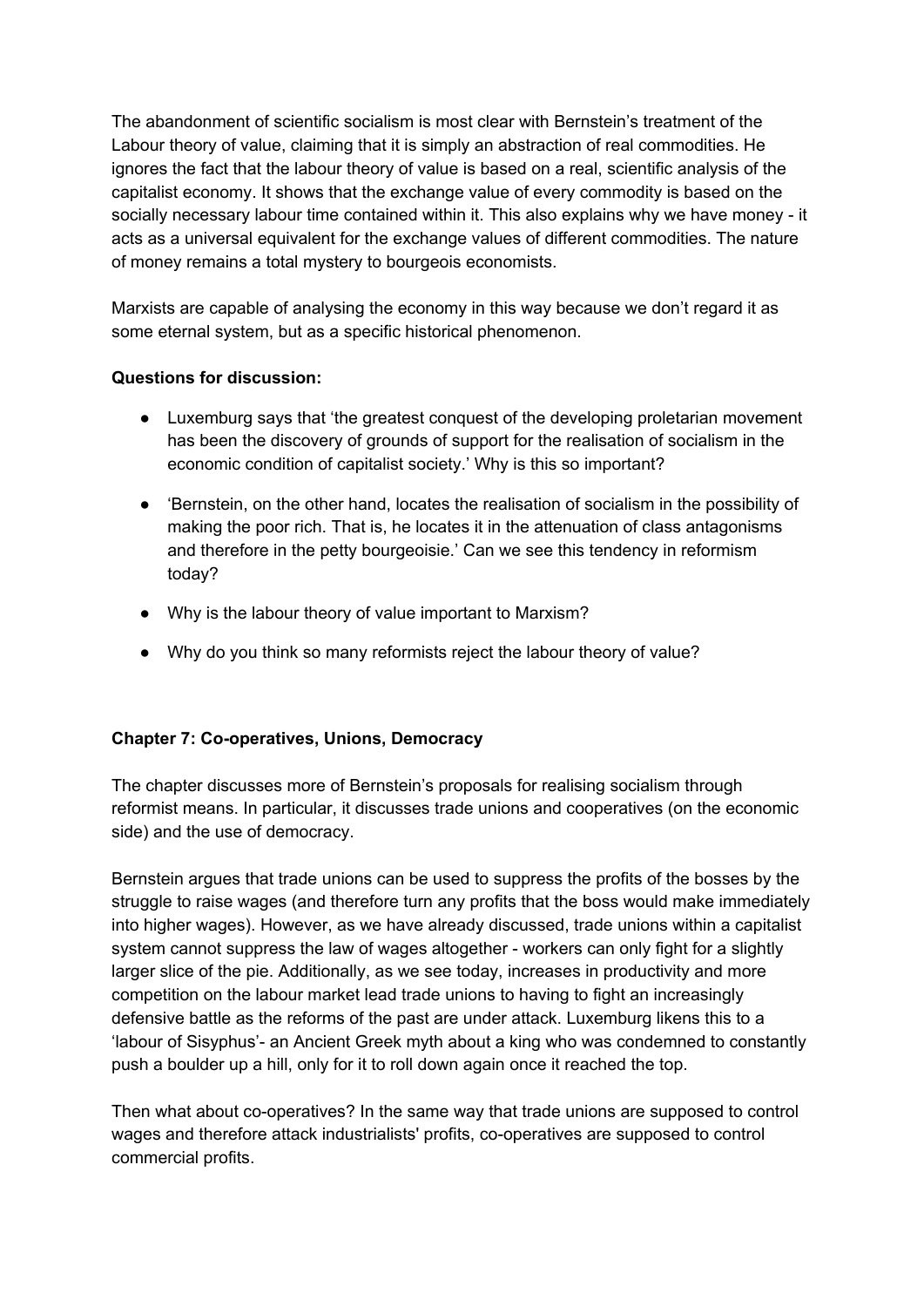The problem with cooperatives is that they function within the capitalist system and must therefore obey the laws of the market. Ultimately, the workers in these enterprises either have to exploit themselves to the extent that the enterprises ultimately become fully capitalist, or the company goes under. Producers' cooperatives can only really continue to exist when they are backed by consumer cooperatives, but it must be obvious that this only represents a fraction of the capitalist economy. While farming cooperatives are fairly common, cooperatives in industry and construction are nonexistent. Cooperatives aren't anything more than decoration on a capitalist economy.

In both these cases, we can see that Bernstein has completely thrown out the struggle against the capitalist mode of production - exploitation. Instead he wants to combat the symptoms of capitalism on an individual, small scale basis. The natural conclusion of this isn't a socialist society - it's a return to the peasant commune!

Because Bernstein has thrown out any idea of combatting the material basis of capitalism even denying that the law of surplus value is any more than an abstraction - the only path left is an idealist one. Instead of fighting to transform society, Bernstein suggests that we simply politely convince the capitalists to be more just and fair in distributing their profits.

Can this be done through democracy? Only if you believe (which reformists do) that democracy is a system that can transcend class antagonisms and unite the nation. This could not be further from the truth. Rather than there being democracy as such, there are many different kinds of democracy that express different forms of class society, instead of rising above them. Bourgeois democracy, just like the democracy of the Ancient Greek slave societies, ultimately represents the interests of the ruling (capitalist) class.

Capitalism and democracy aren't intrinsically linked. We see from history that capitalism can use absolute monarchies, totalitarian dictatorships, and even theocracies. While for now, in many of the developed capitalist countries, democracy is considered the ideal method of class rule, this can change. In fact, Luxemburg argued that liberalism and democracy were becoming increasingly useless for the German ruling class, in large part due to fear of the growing labour movement.

The ruling class would be quick to throw out any democratic concessions they had previously made if this was necessary to prevent communists coming to power. Reformists often claim that revolutionary socialists want to 'ignore' democracy - as if bourgeois democracy is the only possible kind. Yes, bourgeois democracy is a farce. But ultimately the organised working class are the only ones who can defend genuine democracy, the democracy of the vast majority - workers' democracy.

#### **Questions for discussion:**

- What role do cooperatives play in a capitalist economy? Should we support cooperatives on principle?
- Why don't socialists advocate a return to 'precapitalist conditions'?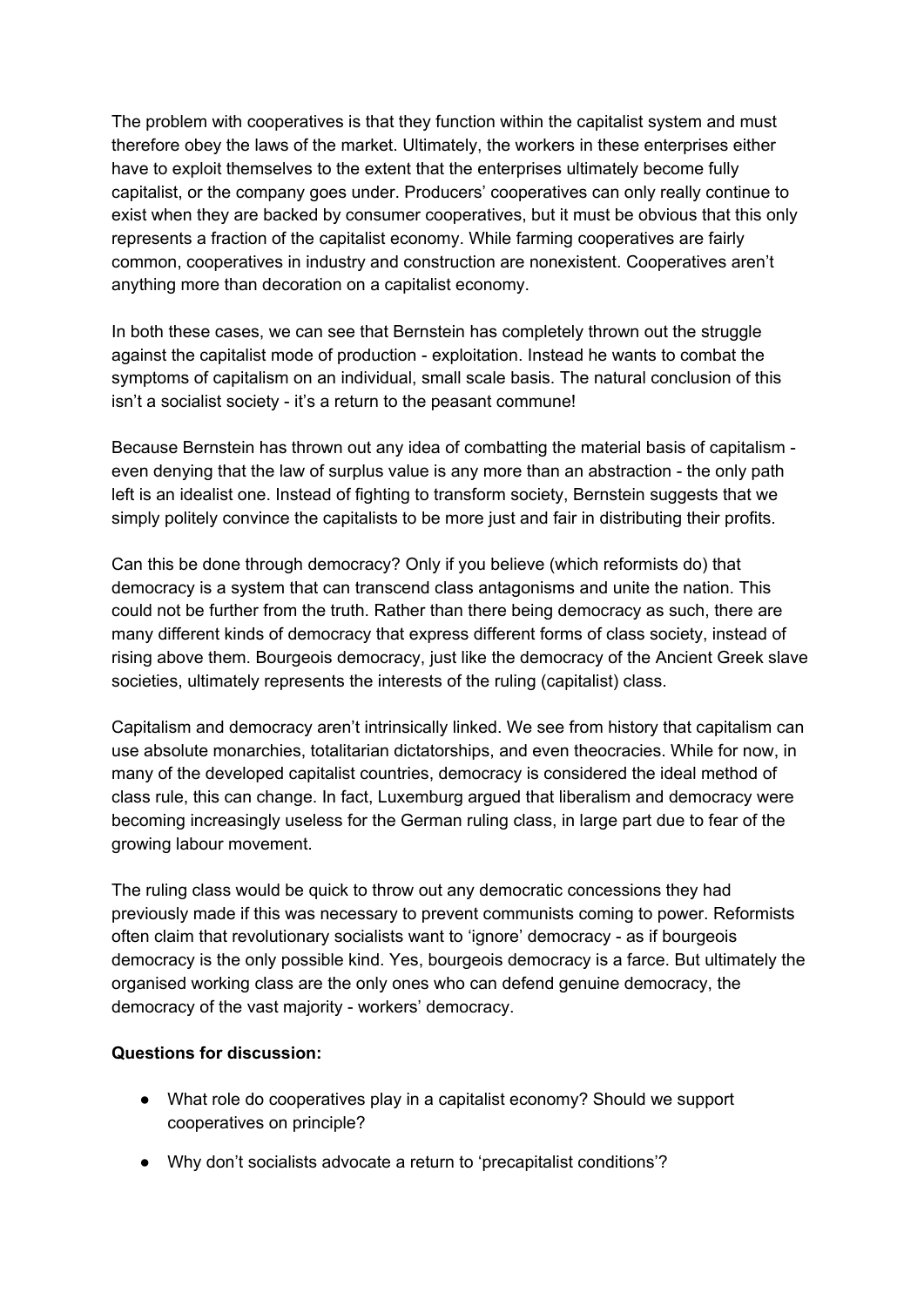- Why would capitalist countries adopt democracy? Why aren't all capitalist countries liberal democracies?
- 'The present manifestations of political reaction are to Bernstein only "displacement." He considers them accidental, momentary, and suggests that they are not to be considered in the elaboration of the general directives of the labour movement.' Do we see this tendency today?
- How true is it that democracy is exhausting its usefulness to the bourgeoisie? How about liberalism?
- Why do you think Rosa Luxemburg says that 'he who would strengthen democracy should want to strengthen and not weaken the socialist movement.'?

## **Chapter 8: Conquest of Political Power**

In this chapter we talk more about the necessity of a proletarian revolution. Reformists argue that legislative change and revolution both achieve the same end (a more equal society) and therefore it's possible to pick and choose between them. But historically this isn't the case. During the development of capitalism out of feudalism, the bourgeoisie could use legislation to gradually strengthen their own position. This didn't replace the necessity of a bourgeois revolution to seize power - it actually laid the way for it. Rather than being some spontaneous, violent and random outburst, revolution is the motor force of history.

Legislative reform and revolution aren't mutually exclusive- they compliment each other. Historically, new legal constitutions are often products of a revolution. 'Revolution is the act of political creation, while legislation is the political expression of the life of a society that has already come into being.' This also means that reforms are limited in how far they can go. Legislative reform stays within the framework put in place by the last revolution. Reformists, therefore, aren't actually pursuing the same goal as socialists. Instead of socialism, their goal is reformed capitalism.

Under capitalism all of the seeds for a socialist society exist, but they are in forms which are totally alien to socialism. Democracy brings the masses into political participation, but bourgeois democracy only represents the domination of the capitalist class. Similarly, the socialisation of labour in large workplaces and the planning of massive corporations lays the basis for a socialist society. But under capitalism, this socialisation of labour only leads to megaprofits for the bosses and alienation for the individual worker. These forms will not automatically lead us to socialism - they must be transformed by a revolution. They are important not because they render the idea of socialist revolution superfluous, but because they demonstrate that it is both necessary and possible.

#### **Questions for discussion**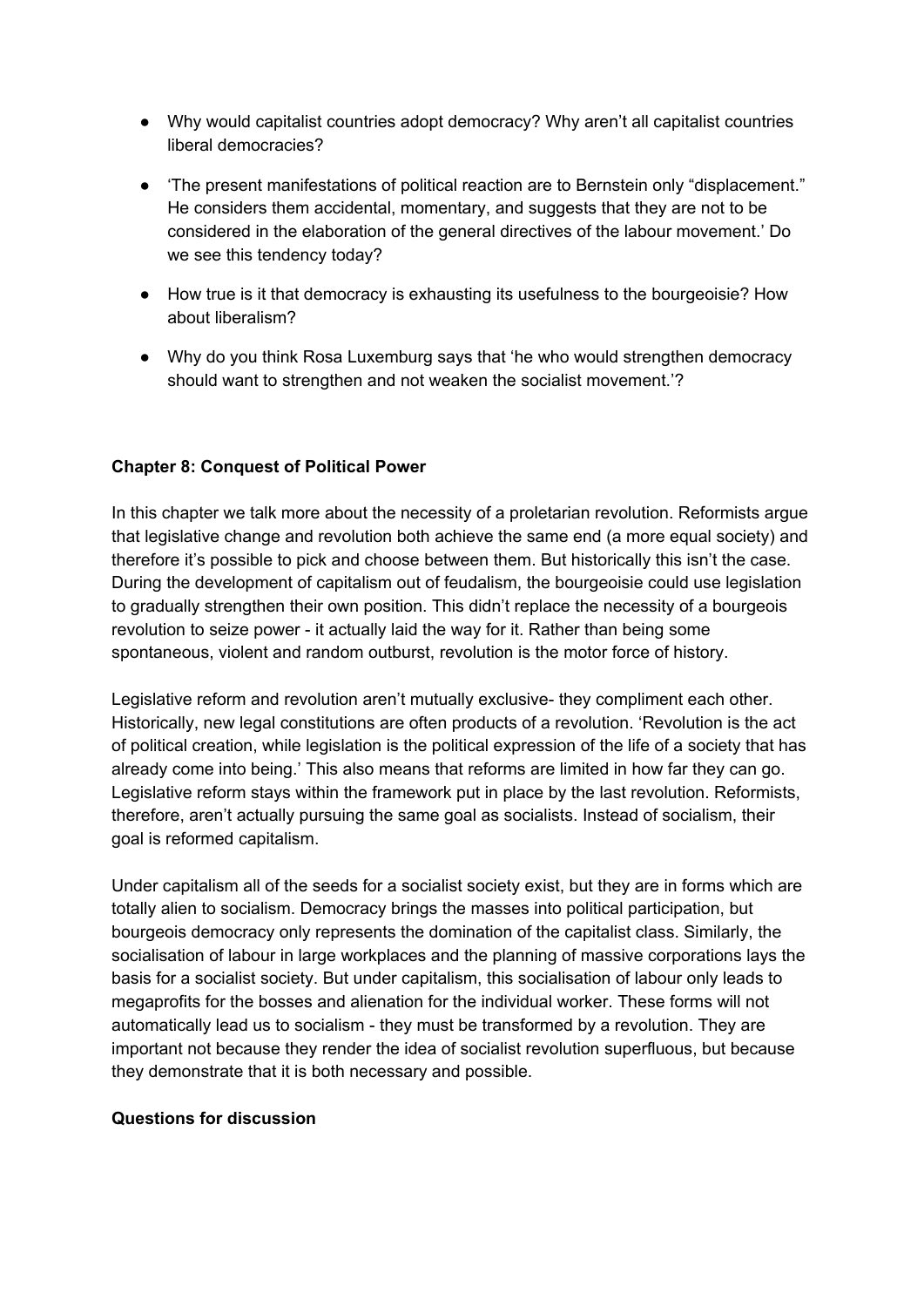- Why are revolutions described as 'the pivot and motor force of history'? What role does legal or political reform play in this?
- What is a revolution? Does a revolution have to be violent?
- Is the role of legislative reform under capitalism different to previous systems?
- How does capitalism lay the basis for socialism? Does this eliminate the need for revolution?
- Bernstein warns against the possibility of the 'premature' conquest of power. Why do you think he does this?
- Is there such a thing as a 'premature' revolution? Should Marxists worry about this eventuality?

## **Chapter 9: Collapse**

In this chapter, Luxemburg explains how reformists have abandoned the whole idea of socialism. Rather than being some sort of innovation, in actual fact reformism ends up as reheated idealism. If you throw out any criticism of capitalism, you end up accepting the status quo. This means accepting the exploitation of workers as long as the bourgois can claim to be, in any way 'politically progressive'. Ultimately, this means denying that exploitation, or even the working class itself, even exists.

The early reformists claimed to be 'neutral' theorists, abandoning the so-called prejudices of Marxists. Instead of representing one class, they claimed to represent all of humanity putting forward abstract, moral arguments. But as we live in a class society, people who claim to have no bias are simply biased towards the status quo by covering up its realities. In abandoning socialism, reformism has no other option but to defend capitalism. So we see that, while pretending to be simply an innovation of Marxism, Bernstein's reformism is actually a wholesale attack on Marxism and, taken to its logical conclusion, would prevent any chance at socialism.

## **Questions for discussion:**

- Rosa Luxemburg sums up the whole book in the first part of this chapter, so it's worth unpacking.
	- a) Why are 'cooperatives' linked to the capitalist system?
	- b) In what ways is the transformation of society through unions and consumers cooperatives incompatible with the laws of capitalism?
	- c) Why is Bernstein's conception of capitalist development incompatible with the Marxist theory of surplus value?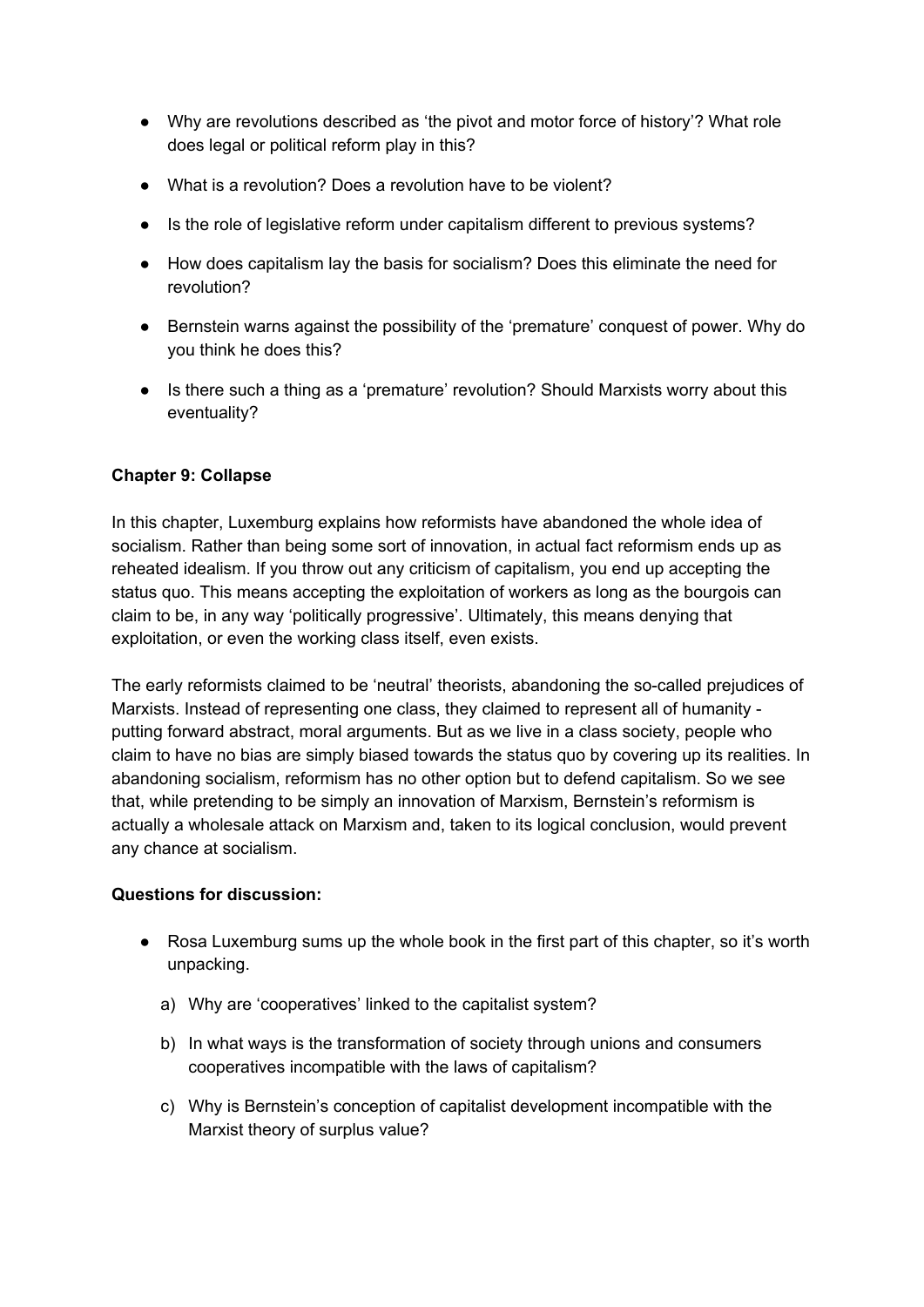- d) Why does the class struggle need to have a real basis in economics?
- e) Why can't the system be transformed without class struggle?
- What are the differences between the philosophies that underlie Marxism and reformism?
- Is Marxism biased? What are the practical implications of this?
- Why does the socialist movement need a theory?

#### **Chapter 10: Opportunism in Theory and Practice**

In the final chapter, Luxemburg discusses the development of reformism in the Marxist movement. Even at that time, it was hardly a new trend. However, there hadn't been an attempt to give it a theoretical expression until Bernstein's book.

Reformists were not capable of putting together a fully formed theory explaining society as a whole, as Marxism does. Instead, reformism tries to solve one part of capitalism at a time, and attack one small element of Marxism after another.

The method and outcomes of reformism clearly differ from those of the socialist movement. They divert the working class away from class struggle and push the labour movement down bourgeois paths.

Because utopian socialism, which preceded Marxism, based the struggle for socialism on moral justice, it had an idealist philosophy. It was important in the development of the socialist movement, as it gave theoretical expression to the early symptoms of the class struggle under capitalism. 'They were the children's seven-league boots thanks to which the proletariat learned to walk upon the scene of history.' But as the class struggle developed, and the contradictions within capitalism became more clear, these theories were no longer sufficient. Scientific socialism was required. Contrary to the idealists of the 19th century, reformism in the 20th century was a clear step back and an attempt to put the workers' movement 'back in its box'.

However, just because Marxism is correct, does not mean that reformism, anarchism and idealism will be automatically proven so to the majority of people. A revolutionary party is still part of the rest of society and comes under pressure from the dominant, bourgeois ideas. This pressure doesn't come from bourgeois ideas being correct, but from real social conditions. A theoretical battle has to be constantly waged against ideas which are alien to the movement. The only way to guard against this, as Rosa Luxemburg says in the beginning of the book, is to educate the whole party in Marxist ideas and practice.

#### **Questions for discussion:**